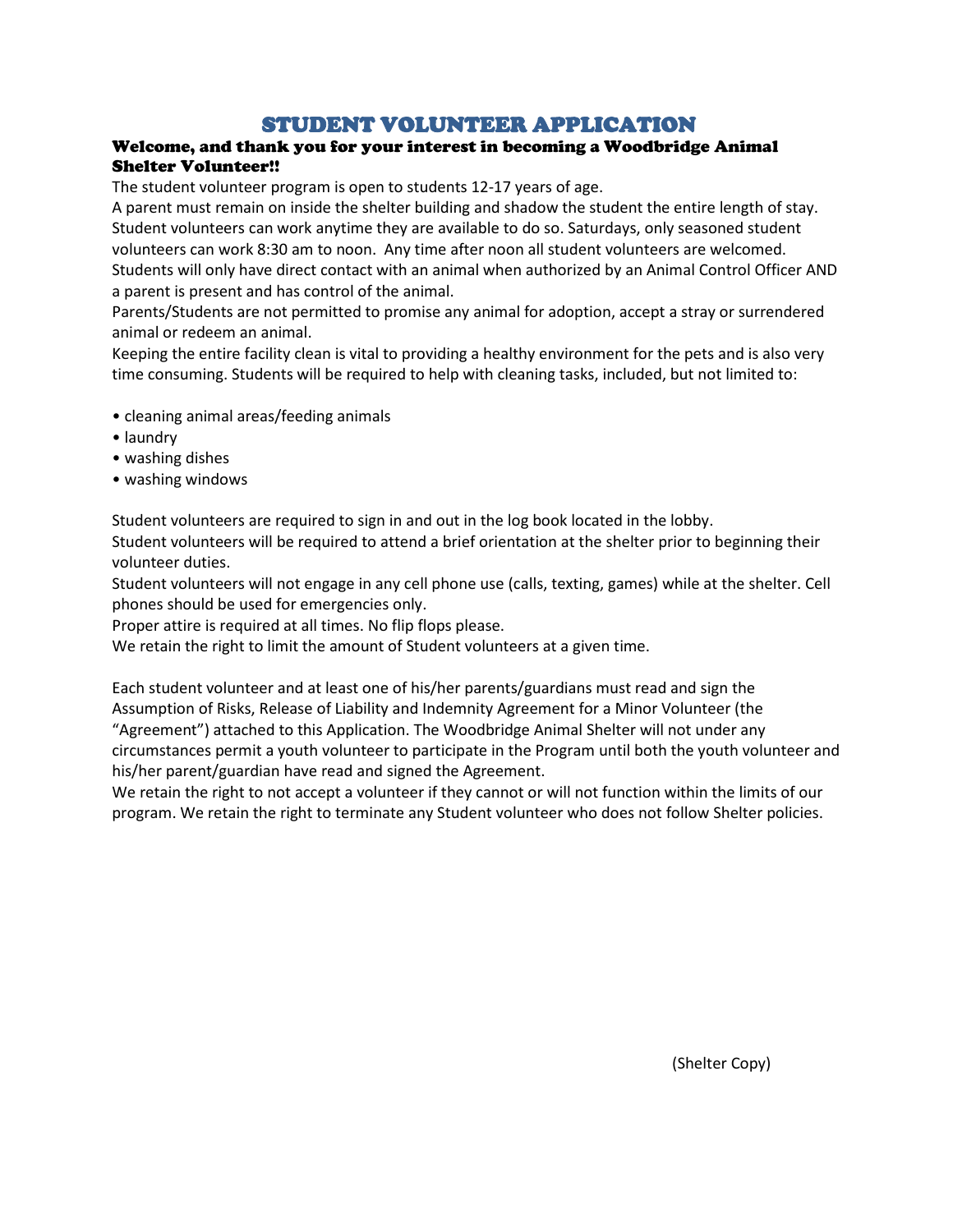# **General Information**

| <b>MINOR VOLUNTEER</b>                                                     |                |
|----------------------------------------------------------------------------|----------------|
|                                                                            |                |
|                                                                            |                |
|                                                                            |                |
|                                                                            |                |
|                                                                            |                |
|                                                                            |                |
| PARENT/LEGAL GUARDIAN                                                      |                |
|                                                                            |                |
|                                                                            |                |
|                                                                            |                |
|                                                                            |                |
|                                                                            |                |
| <b>Parent Signature</b>                                                    | Date           |
| How did you hear about The Woodbridge Animal Shelter?                      |                |
| Do you currently have pets at home? If so, what kind?                      |                |
| Do you help care for your pets at home?                                    |                |
| What made you want to become a volunteer at The Woodbridge Animal Shelter? |                |
|                                                                            |                |
|                                                                            | (Shelter Copy) |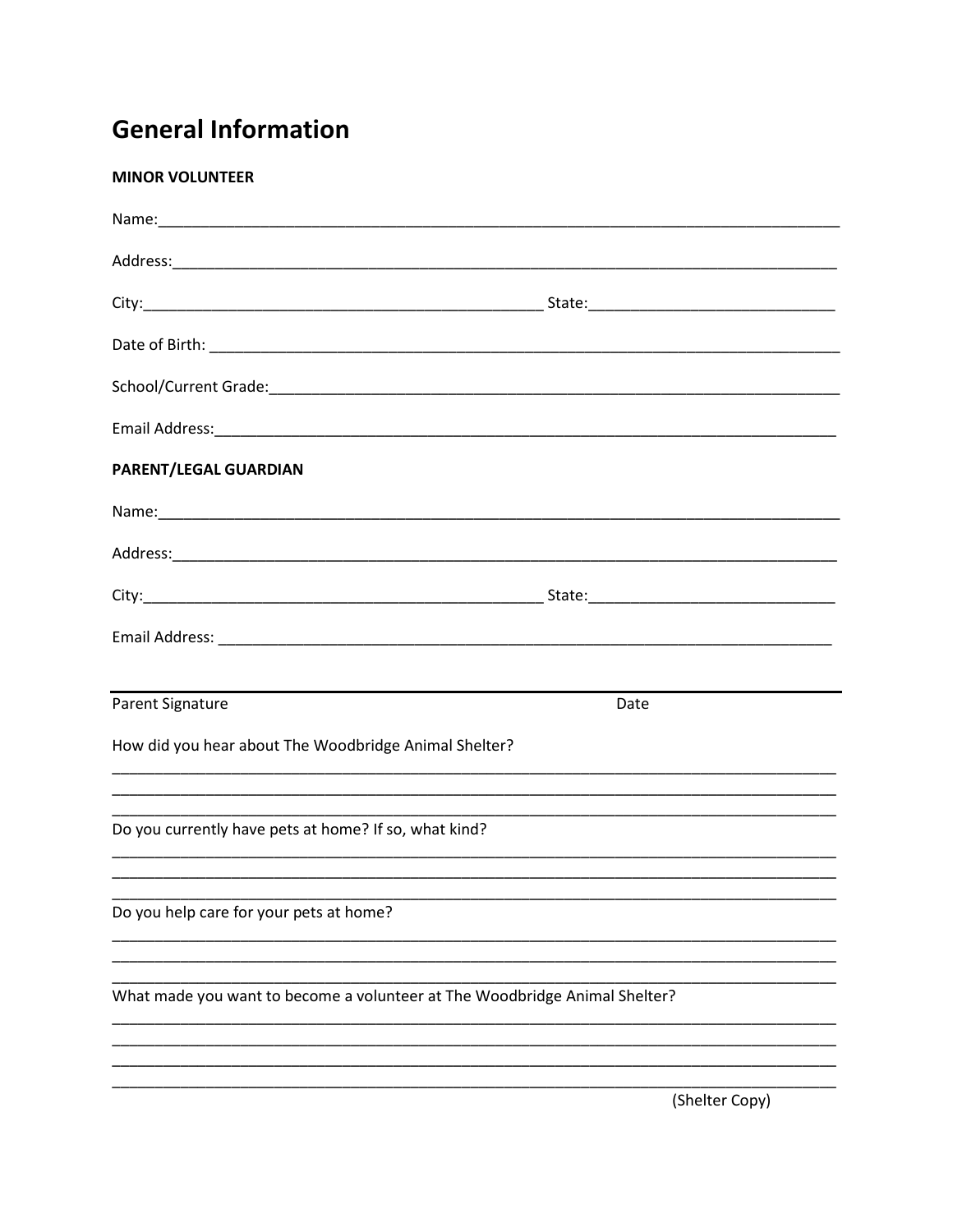### **STUDENT VOLUNTEER APPLICATION ASSUMPTION OF RISKS, RELEASE OF LIABILITY AND INDEMNITY AGREEMENT FOR A MINOR VOLUNTEER**

As consideration for The Woodbridge Animal Shelter, Sewaren, NJ, permitting

a minor child under the age of 18 (the "Minor"), to volunteer at The Woodbridge Animal Shelter located at 195 Woodbridge Avenue, Sewaren, NJ (the "Shelter"), for the Minor's personal satisfaction in working with The Woodbridge Animal Shelter in furtherance of its animal shelter and welfare mission, and for other good and valuable consideration, the sufficiency of which is hereby acknowledged, the Minor, and I, the same state of the state of the state of the state of the state of the state of the state of the state of the state of the state of the state of the state of the state of parent/legal guardian of the Minor ("I", and collectively with the Minor, "We", "Us" or "Our"), for and on behalf of Us and Our parents/legal guardians, heirs, successors, assigns, personal representatives and all others in familial or beneficial relationship with Us, hereby execute this Assumption of Risks, Release of Liability and Indemnity Agreement for a Minor Volunteer (this "Agreement"), in favor of The Woodbridge Animal Shelter, the Township of Woodbridge, New Jersey and each of their respective directors, officers, employees, agents, representatives and volunteers (collectively, the "The Woodbridge Animal Shelter Parties"), as follows:

### **Assumption of Risks**.

We acknowledge that during the Minor's performance of volunteer services for The Woodbridge Animal Shelter at the Shelter, the Minor will be in the vicinity of various types of live animals and/or in the vicinity of other Woodbridge Animal Shelter Parties or other third parties who are interacting with and/or handling various types of live animals, and therefore there exists a risk to the Minor's health, safety, life, limb and property during his/her performance of such volunteer services. Notwithstanding these risks, the Minor intends to perform, and I intend to permit the Minor to perform, volunteer services for The Woodbridge Animal Shelter at the Shelter, and We hereby expressly and voluntarily assume, and take full and sole responsibility for, any and all risks to the Minor associated with doing so, including, without limitation, the risks to the Minor identified in the previous sentence. Without limiting the foregoing, We further understand that it is important for Us to discuss with a medical doctor whether the Minor should have a tetanus vaccination, a rabies pre-exposure vaccination series or any other or additional vaccinations prior to the Minor volunteering at the Shelter, and We expressly and voluntarily assume, and take full and sole responsibility for, any physical illness or injury, disease or death suffered by the Minor as a result of Our failure to do so and/or the Minor's failure to receive such vaccinations prior to volunteering at the Shelter.

#### **Release of Liability**.

We hereby expressly release, waive and discharge each of The Woodbridge Animal Shelter Parties from any and all liability whatsoever for any sickness, disease, physical or mental harm or injury, death, property damage or other financial loss that the Minor or I may suffer or incur, individually or collectively, as a result, directly or indirectly, of the Minor performing volunteer services for The Woodbridge Animal Shelter at the Shelter.

#### **Indemnity Agreement**.

We hereby expressly agree to defend, indemnify and hold each of The

Woodbridge Animal Shelter Parties harmless from any and all liabilities, costs, losses, expenses (including, without limitation, reasonable attorneys' fees) or damages resulting from any third party claim, suit, action or proceeding brought against or involving any of The Woodbridge Animal Shelter Parties and arising out of or relating to the Minor's performance of volunteer services for The Woodbridge Animal Shelter at the Shelter or any actions or inactions taken or not taken by the Minor (including, without limitation, negligence and willful misconduct) while at the Shelter.

(Shelter Copy)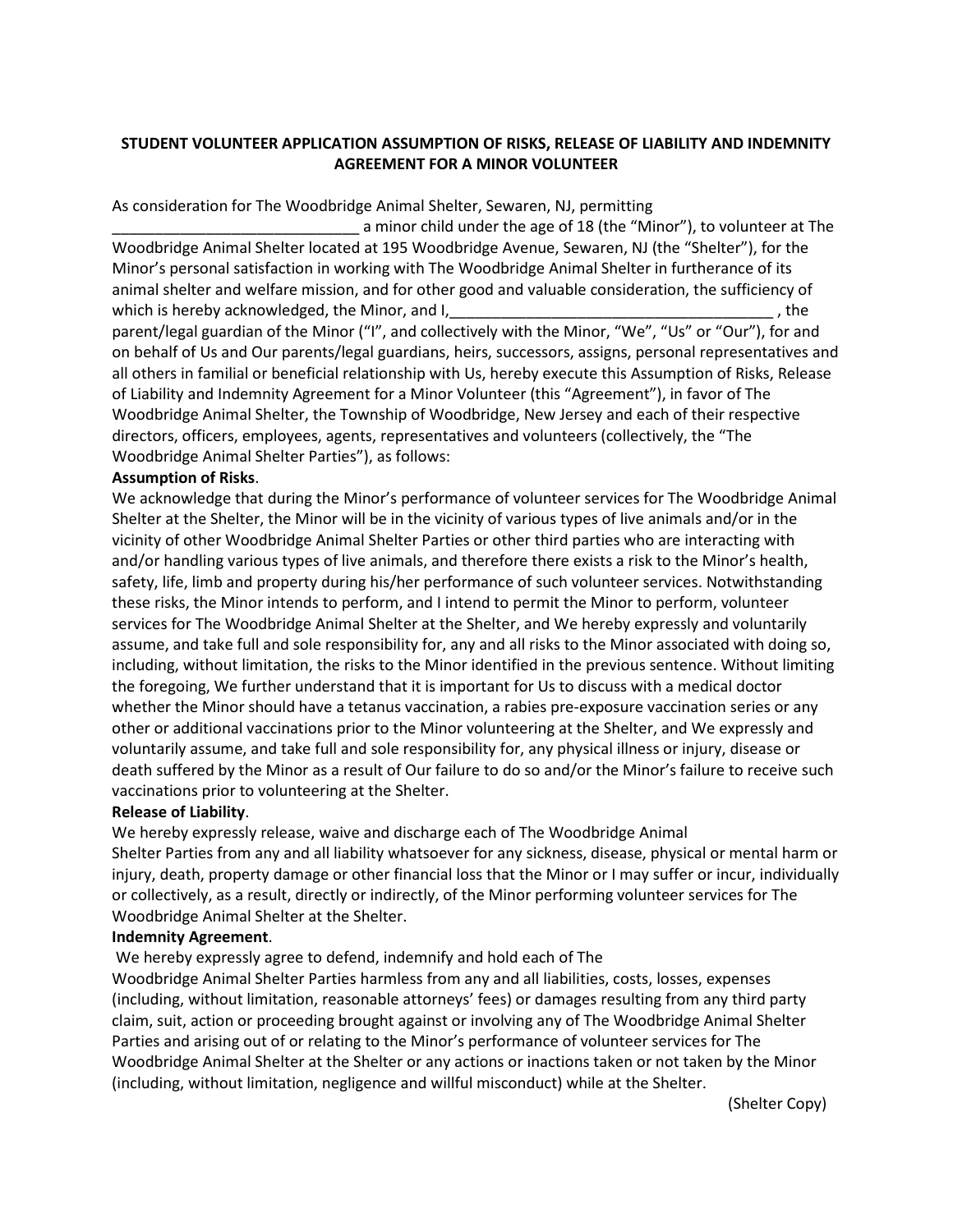#### **Shelter Rules/Policies.**

The minor child and I, the parent, have received a copy of the Woodbridge Animal Shelter Rules and Policies, understand them fully and agree to comply with them.

By signing this form I, the parent or guardian, and the minor child have read, agree with and comply with the Assumption of Risks, Release of Liability and Indemnity Agreement contained within this document.

| Parent Signature            | Date |
|-----------------------------|------|
|                             |      |
|                             |      |
|                             |      |
| Student Volunteer Signature | Date |
|                             |      |
|                             |      |
| Animal Control Officer      | Date |
|                             |      |

(Shelter Copy)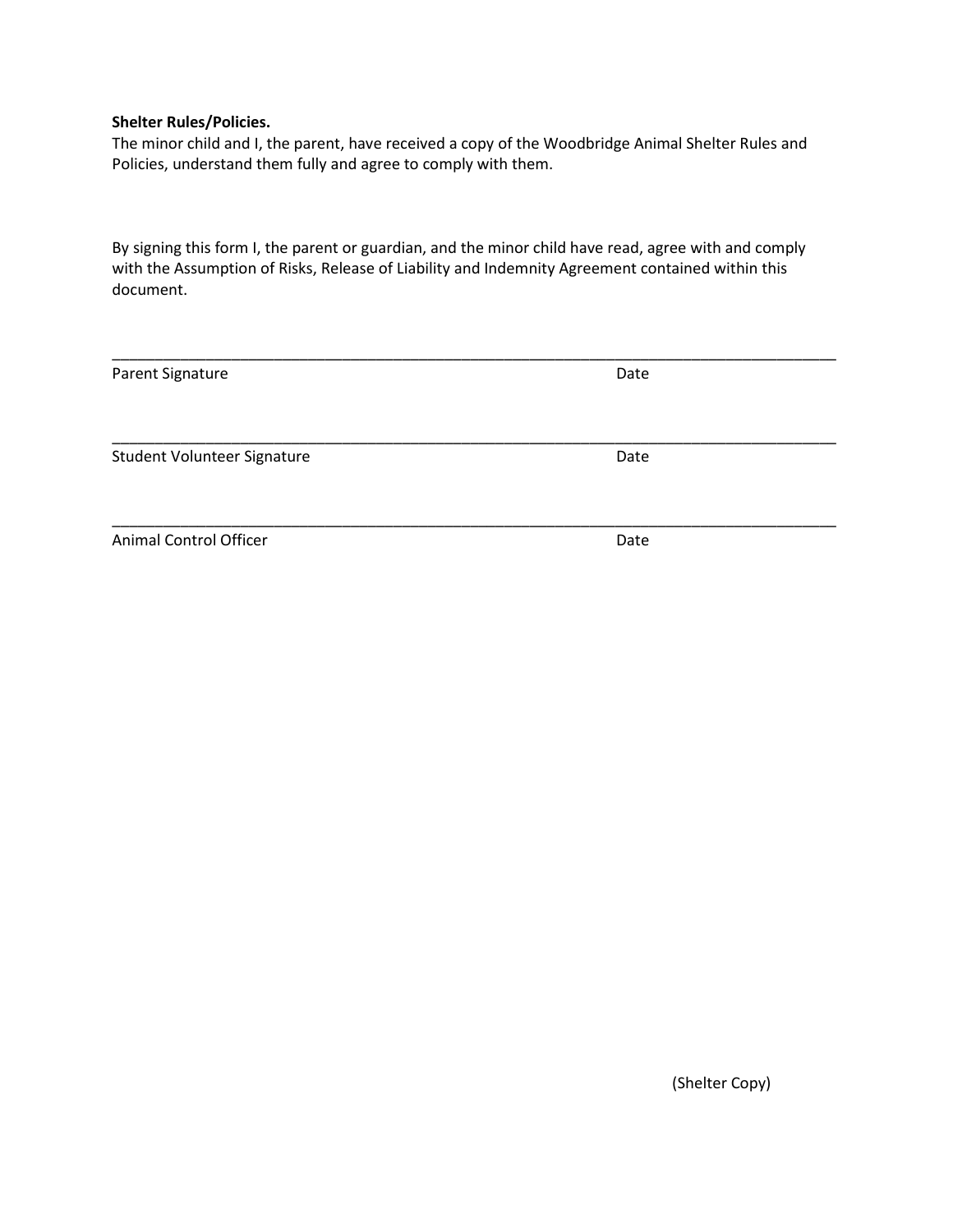## **Shelter Rules/Policies**

Should any of the shelter rules or policies be broken at any time, you will immediately be asked to leave the volunteer program. Rules and policies are put in place to protect the animals, the staff, the volunteers and the public.

ALL volunteers must sign in/out of the sign-in book located in the lobby. ALL volunteers will be issued an identification tag to wear while every time you volunteer. This is yours to keep and to be responsible for.

STAFF are the ONLY people who can accept a stray or surrendered animal, redeem an animal or approve an application for adoption.

### **Dogs**

1. For security purposes, all volunteers and visitors must use the front door only. All other doors are to remain locked. In an effort to minimize escapes, shelter volunteers must not enter a dog's kennel from the outside.

2. Only animals that are offered for adoption are allowed to be handled, fed, walked, etc. by volunteers. Any animal with restrictions on its cage card are off limits to volunteers. This includes putting your fingers in the cage to pet them. Animals are off limits for a number of reasons such as a court case, stray hold, pending vaccines or temperament testing, on hold for an ill owner, aggression, etc.

3. At no time is any shelter volunteer allowed in the quarantine rooms. No exceptions.

4. Volunteers must be mindful of the animal's "cage-card" with regard to special diet

requirements, caution notices (i.e. no small children, no other pets), etc. "Cage-card" instructions MUST be followed. No exceptions. This is done for the safety of the animal, the staff, the volunteers, the public and the adopter. STUDENT VOLUNTEERS: If a cage card indicates the dog should not go to a home with children then student volunteers should not interact with that particular dog.

5. No shelter animal is to be given treats, toys, bones, rawhide, etc. while in their kennel or cage. The only acceptable toys in the kennels are Kong toys or Nylabones which are sturdy enough for the animal not to break apart and ingest.

6. All Adoption Applications must be approved by the shelter staff. Volunteers must not make a promise of adoption to anyone.

7. Dog Walking: With supervision of a parent, guardian or staff member.

Dogs may be walked on Woodbridge Ave. over the bridge and back, please refrain from walking dogs in residential areas. All dogs must be walked on a choke-type/Martingale collar, unless otherwise directed by a shelter Animal Control Officer (ACO). Remember to bring bags for cleanup after the dog. No student volunteer under the age of 18 is to walk a dog unless accompanied by an adult. Student volunteers may, with supervision, bring an appropriate dog to the training room/outside yards and play with the animal there. With the exception of the normal walking on the road, no animal is to be removed from shelter property, and no animal is to be removed by car, without the authorization of the shelter manager. 8. NO outside food or treats may be given to our dogs. You can find approved training treats in the small refrigerator downstairs by the kitchen area. These treats are to be given during training time ONLY.